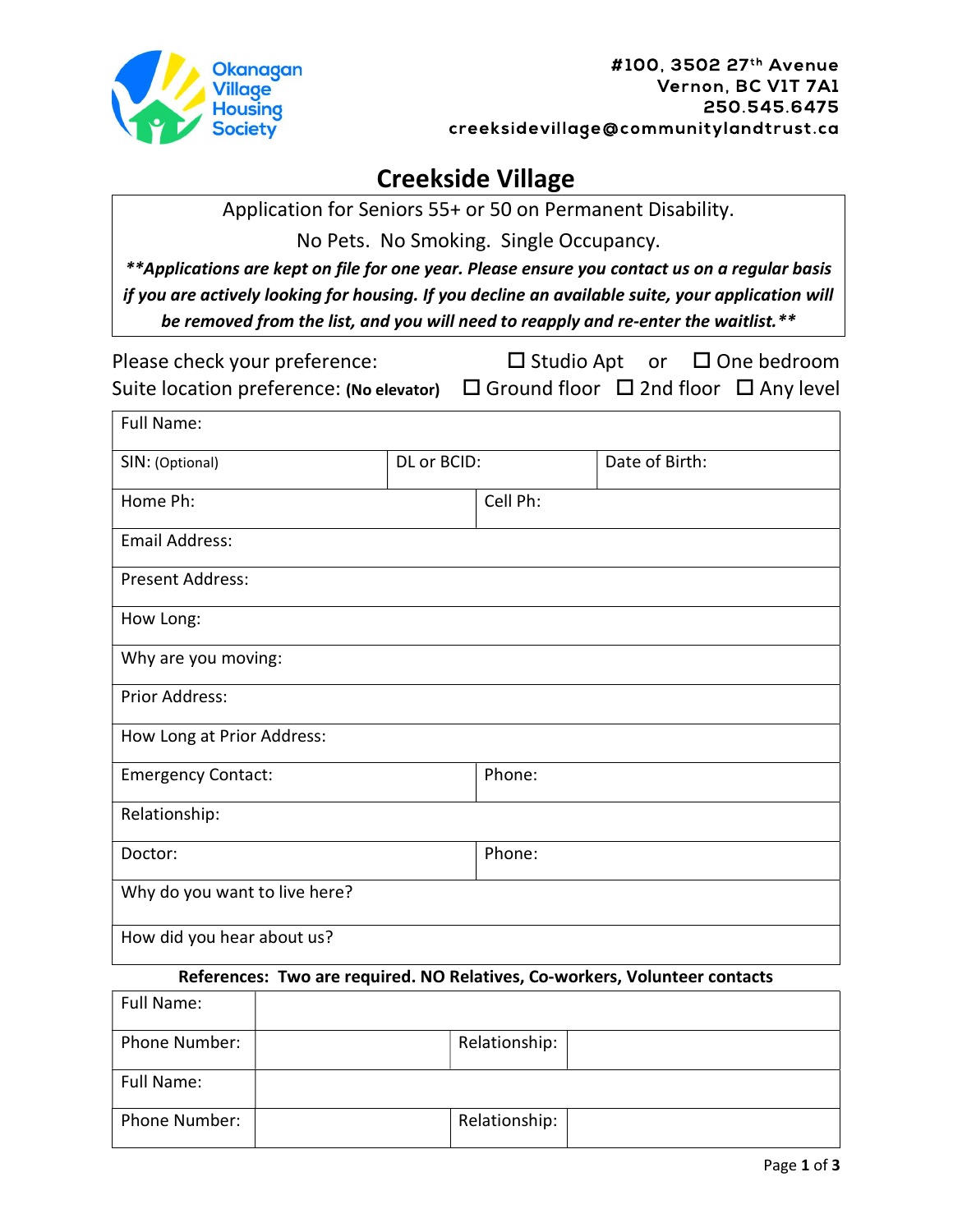

#### Landlord References: Applications are considered incomplete and will not be considered further until all information is provided.

| Full Name:    |  |
|---------------|--|
| Phone Number: |  |
| Full Name:    |  |
| Phone Number: |  |

#### Please complete the following questions to assist in determining eligibility. You will also be required to provide financial records to support your application.

| Are you eligible for Low-Income Housing?                                  |        |
|---------------------------------------------------------------------------|--------|
| Monthly Income? (Please circle the source(s) - CPP/OAS/GIS/Other?)        | Total: |
| Do you need to give one-month notice to your present Landlord?            |        |
| Do you have/own a Vehicle? (Parking on site is limited and waitlisted.)   |        |
| Do you have a Scooter / Wheelchair?                                       |        |
| Are you able to live Independently?                                       |        |
| Are you able to manage using the Stairs?                                  |        |
| Are there any health issues that we should be aware of?                   |        |
| If Yes, please explain:                                                   |        |
| Are you interested in helping the Volunteers with the Gardens? (Optional) |        |
| Do you agree to abide by the rules and regulations of this society?       |        |
| If asked, would you agree to a Criminal Record Check?                     |        |
| Do you smoke? There is absolutely NO smoking in the Premise/Property.     |        |
| Do you understand that there are NO pets allowed in this building?        |        |
| Do you have family or friends who can assist you?                         |        |